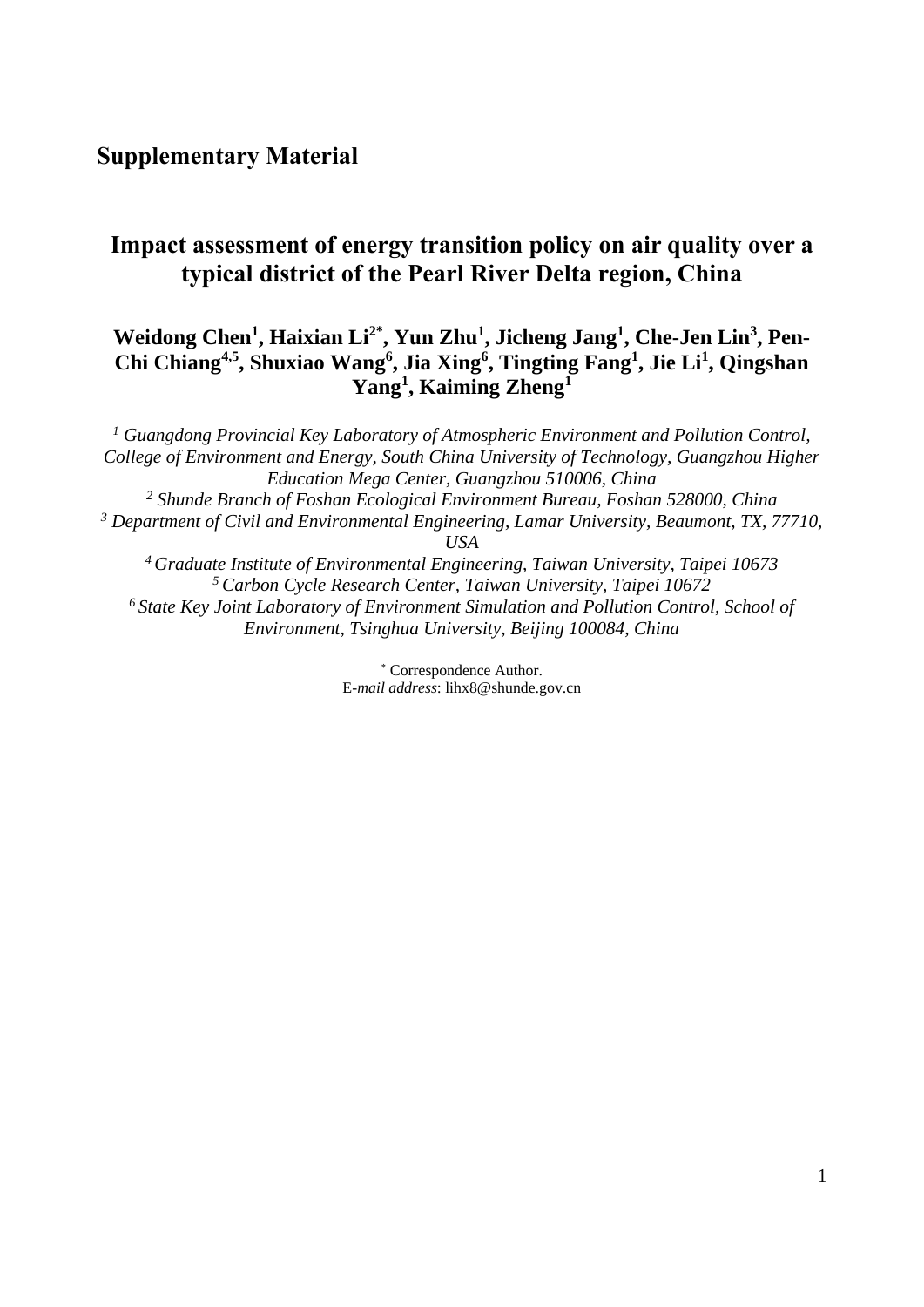**Section S1.** The performance evaluation of air quality model.

The hourly meteorological observations of temperature, wind speed, and relative humidity for January, April, July, and October in 2019 from the Sugang and Ronggui national monitor sites of Shunde District were used to evaluate the performance of the WRF model and the evaluation results were listed in [Table S5.](#page-8-0) For temperature and relative humidity, the Pearson correlation coefficients (R) performed well, ranging from 0.75 to 0.94 and 0.72 to 0.91, and the Normalized Mean Bias (NMB) ranged from −3.25% to 7.79% and -22.62% to 7.78%, respectively. The R and NMB of wind speed ranged from 0.50 to 0.77 and -18.55% to 24.10%. Overall, the above results were within the acceptable ranges of meteorological modeling research [\(Wang et al., 2016;](#page-11-0) [Yin et al., 2017\)](#page-11-1).

The CMAQ model performance was evaluated by comparing hourly model concentrations of SO2, NO2, CO, PM10, PM2.5 and O<sup>3</sup> with the observations from Sugang and Ronggui sites [\(Table](#page-9-0)  [S6\)](#page-9-0). The NMB of SO<sub>2</sub>, NO<sub>2</sub>, CO, PM<sub>10</sub>, PM<sub>2.5</sub> and O<sub>3</sub> ranged from -38.70% to 24.94%, -29.62% to 41.59%, -30.55% to 13.48%, -11.50% to 16.29%, -27.54% to 22.73% and -14.61% to 25.48%, respectively. The R of O<sup>3</sup> was high than that of other pollutants, which ranged from 0.71 to 0.86. In general, the above statistical values were acceptable as reported by the previous research [\(Emery](#page-11-2)  [et al., 2017;](#page-11-2) [Yu et al., 2019\)](#page-11-3).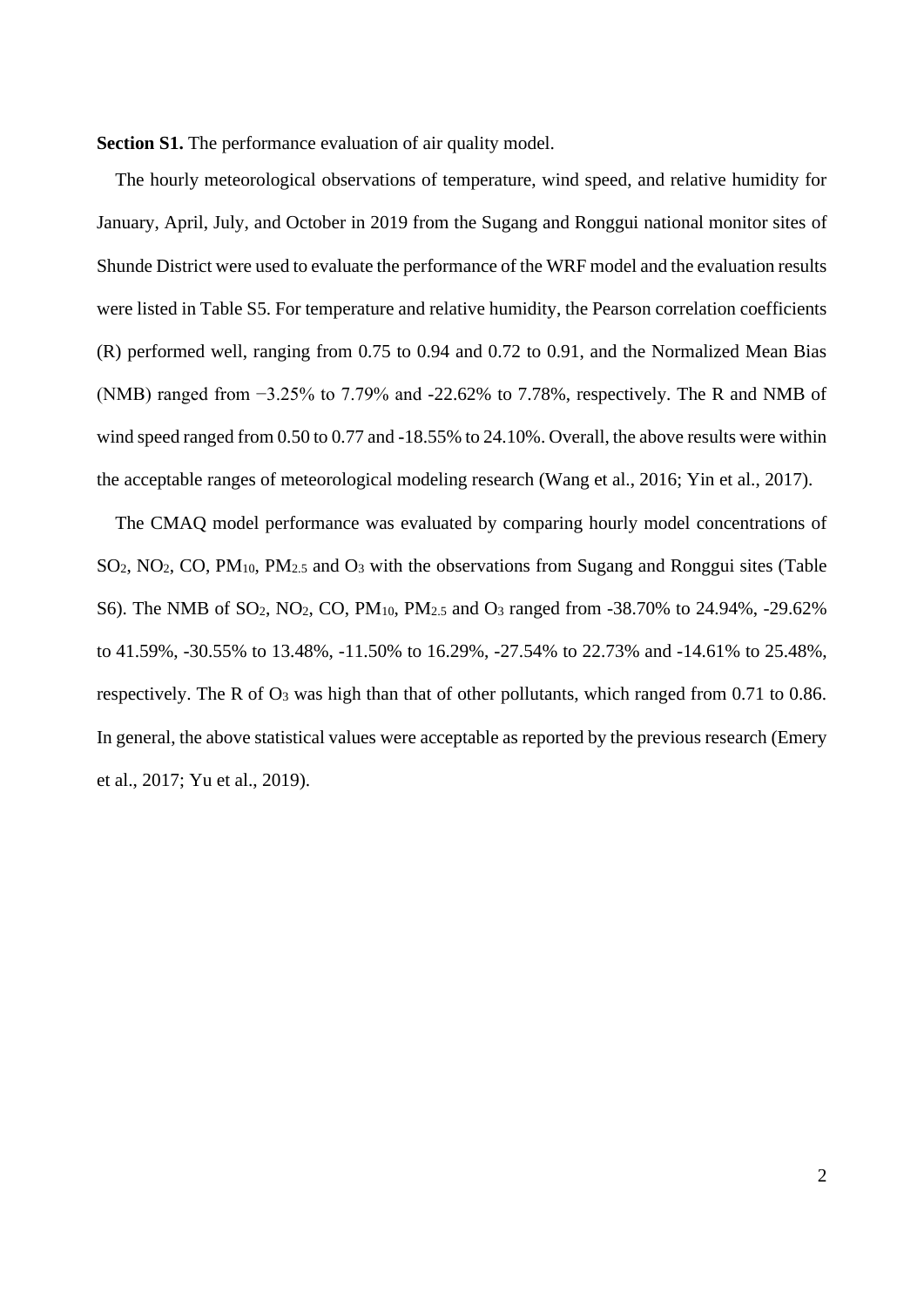**Section S2.** Calculation method of Comprehensive Air Quality Index (CAQI).

Referring to the Technical Regulation on Ambient Air Quality Index, the CAQI could be calculated by using Eq.  $(1)$  and Eq.  $(2)$ .

$$
SI_i = \frac{C_i}{S_i} \tag{1}
$$

$$
CAQI = \sum_{i} SI_i
$$
 (2)

Where *i* is the air pollutant type  $(SO_2, NO_2, PM_{10}, PM_{2.5}, CO, O_3)$ ,  $SI_i$  is the single index of pollutant *i*,  $C_i$  is the annual concentration of pollutant *i*,  $S_i$  is the national Grade II annual standard of pollutant *i* (if *i* is CO, *S<sup>i</sup>* is the national Grade II daily standard for CO and if *i* is O3, *S<sup>i</sup>* is the national Grade II maximum daily 8-hr averaged standard for O<sub>3</sub>). The national Grade II standard of each pollutant limit was shown in [Table S7.](#page-10-0)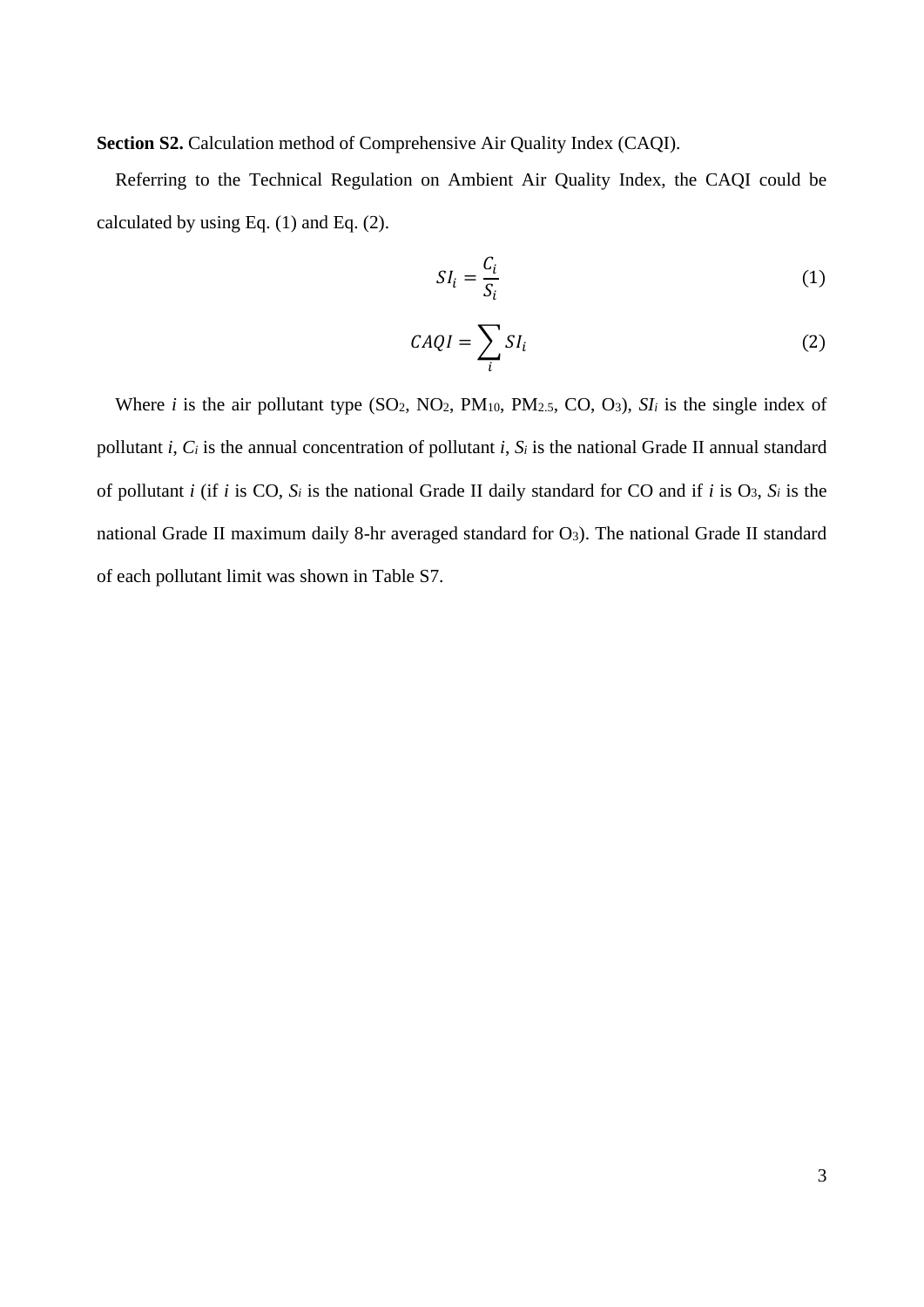

**Fig. S1.** Proportions of air pollutant emissions from various anthropogenic emission sources.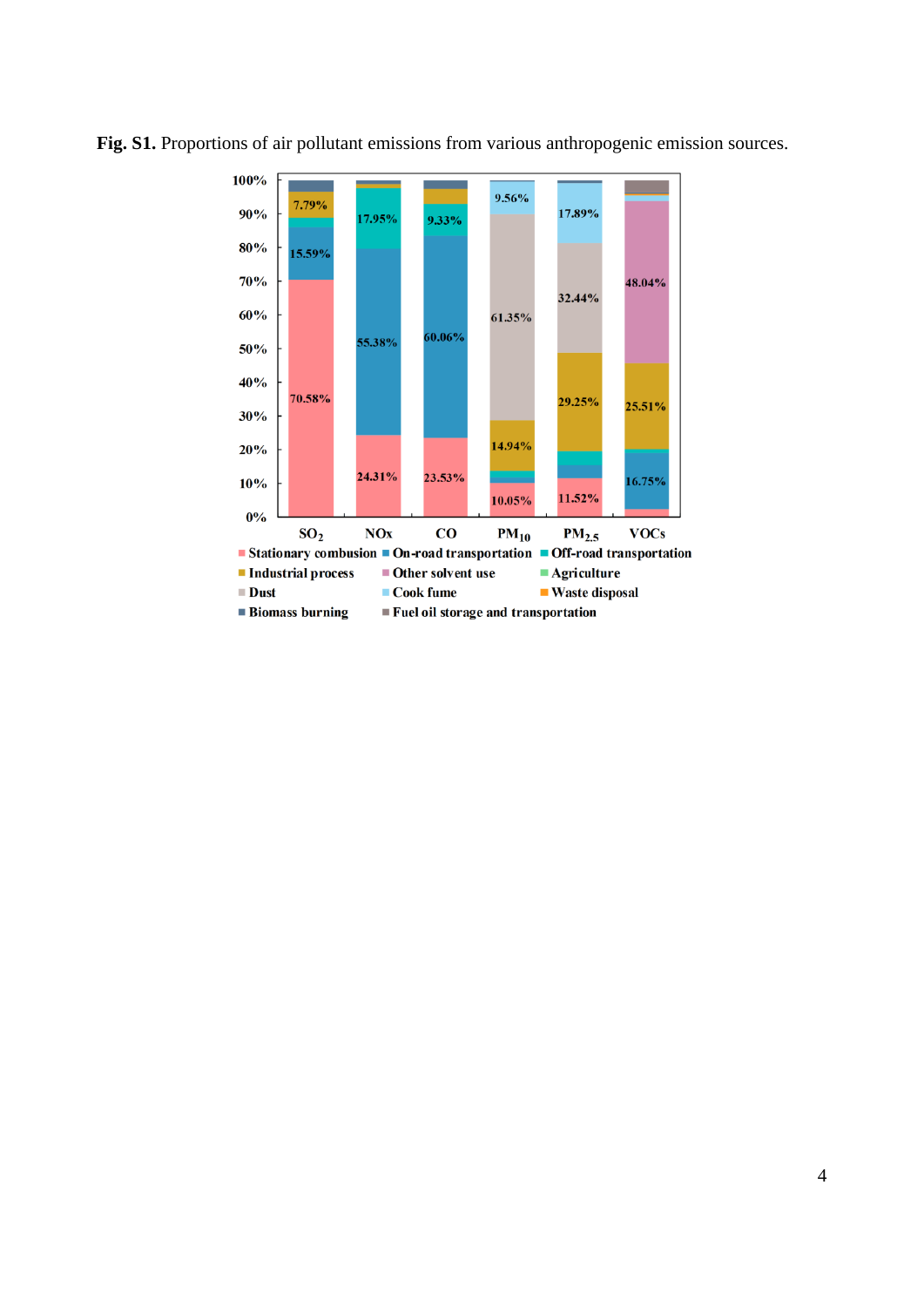| <b>First-level sector category</b> | <b>Subsector category</b>                                  |  |  |  |  |
|------------------------------------|------------------------------------------------------------|--|--|--|--|
| Power                              | Power generation                                           |  |  |  |  |
|                                    | Heat production                                            |  |  |  |  |
|                                    | Light passenger vehicles                                   |  |  |  |  |
|                                    | Road freight                                               |  |  |  |  |
| Transportation                     | Road public passenger transport                            |  |  |  |  |
|                                    | <b>Mechanical facilities</b>                               |  |  |  |  |
|                                    | Water transport                                            |  |  |  |  |
|                                    | Icon and steel                                             |  |  |  |  |
|                                    | <b>Chemical and Petrochemical</b>                          |  |  |  |  |
|                                    | <b>Non-Ferrous Metals</b>                                  |  |  |  |  |
|                                    | <b>Non-Metallic Minerals</b><br><b>Transport Equipment</b> |  |  |  |  |
|                                    |                                                            |  |  |  |  |
| Industry                           | Machinery                                                  |  |  |  |  |
|                                    | Food and Tobacco                                           |  |  |  |  |
|                                    | Paper Pulp and Print                                       |  |  |  |  |
|                                    | <b>Wood and Wood Products</b>                              |  |  |  |  |
|                                    | <b>Textiles and Leather</b>                                |  |  |  |  |
|                                    | Other industries                                           |  |  |  |  |
|                                    | Residential building                                       |  |  |  |  |
| <b>Building</b>                    | Commercial building                                        |  |  |  |  |
| Others*                            |                                                            |  |  |  |  |

Table S1. Classification for CO<sub>2</sub> emission sectors in this research.

Note: \* Others includes construction and agriculture sectors.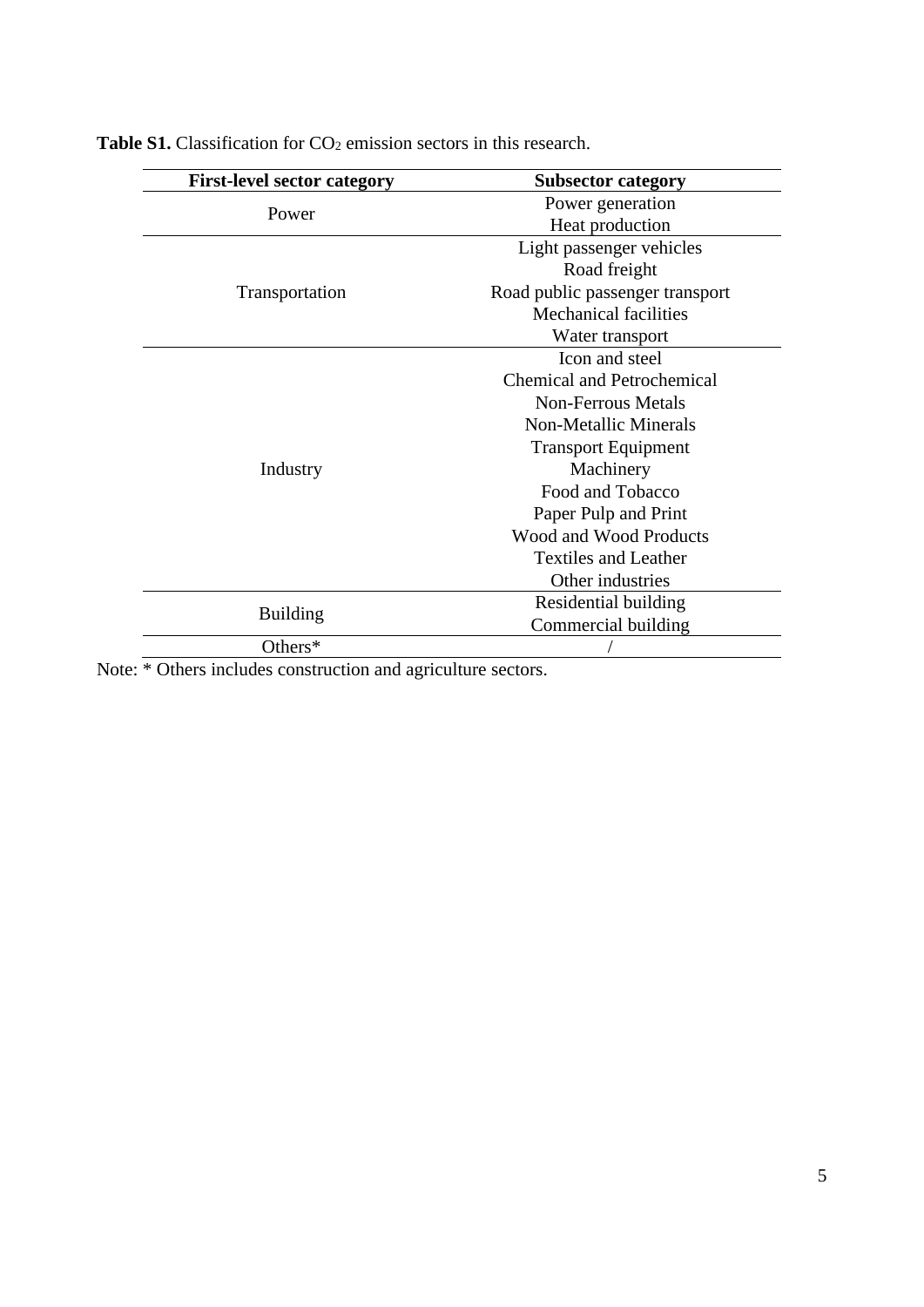|                            | <b>Air pollutant emission source Category</b> |                       |                        |
|----------------------------|-----------------------------------------------|-----------------------|------------------------|
| <b>Source Category</b>     | <b>Primary sector</b>                         | <b>Subsector</b>      | $CO2$ emission sectors |
|                            |                                               | Power generation      | Power                  |
|                            |                                               | Industrial boiler     |                        |
| Energy-related emission    | Stationary combustion                         | Non-industrial boiler | <b>Building</b>        |
| source                     |                                               | Civil combustion      | <b>Building</b>        |
|                            | On-road transportation                        |                       |                        |
|                            | Off-road transportation                       |                       | Transportation         |
|                            | Industrial process                            |                       |                        |
|                            | Solvent use                                   |                       |                        |
|                            | Agriculture                                   |                       |                        |
|                            | Dust                                          |                       |                        |
| Ion-energy emission source | Fuel oil storage and                          |                       |                        |
|                            | transportation                                |                       |                        |
|                            | Waste treatment                               |                       |                        |
|                            | Biomass burning                               |                       |                        |
|                            | Catering                                      |                       |                        |

Table S2. Correspondence between air pollution sources and CO<sub>2</sub> emission sectors.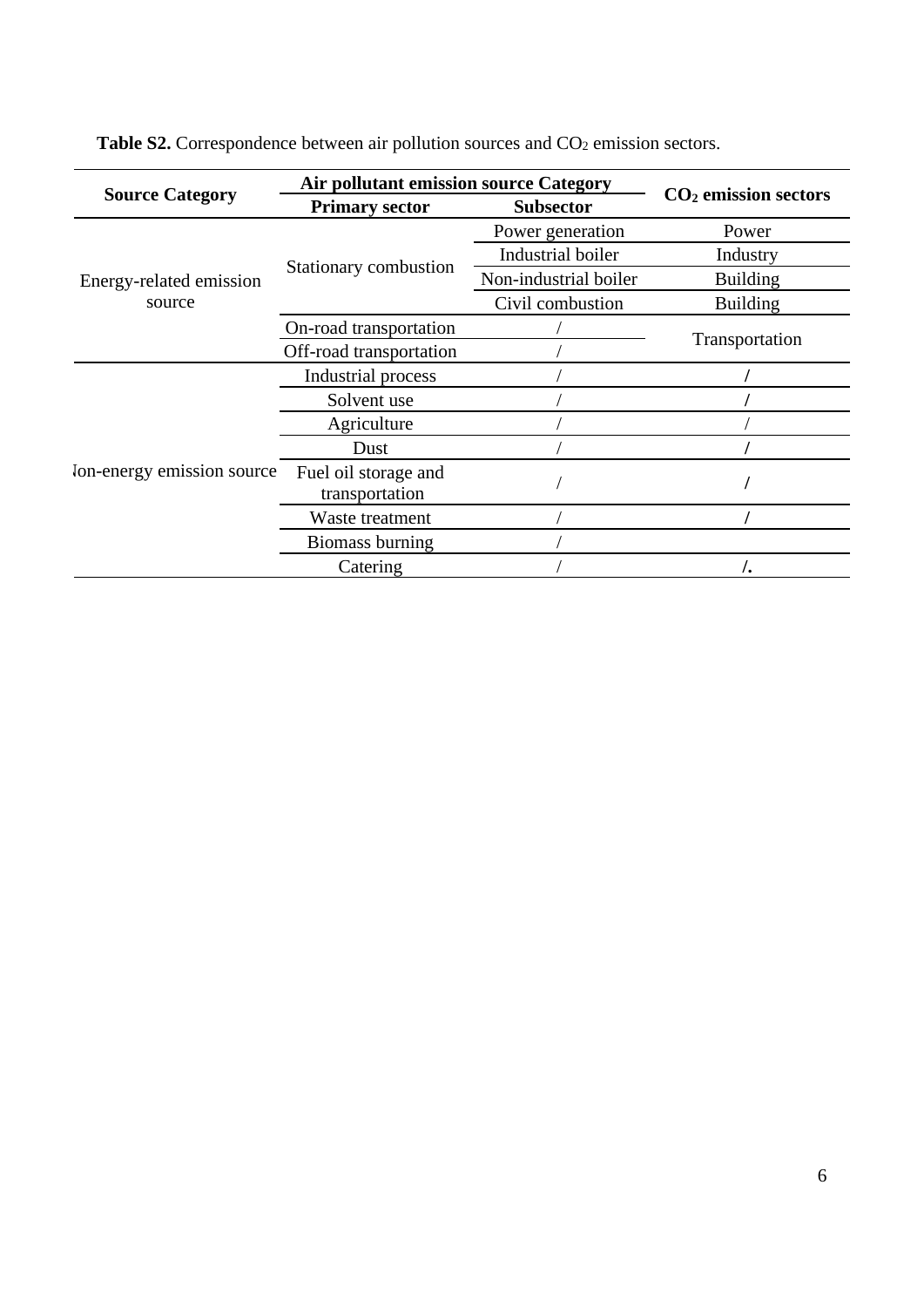| <b>Sectors</b>             | <b>Measures</b>                                                              | <b>BAU</b> scenario                                                                                                                                                                                                                                                                                | <b>ET</b> scenario                                                                                                                              | <b>EET</b> scenario                                                                                                                                                                                                                                                         |  |  |  |
|----------------------------|------------------------------------------------------------------------------|----------------------------------------------------------------------------------------------------------------------------------------------------------------------------------------------------------------------------------------------------------------------------------------------------|-------------------------------------------------------------------------------------------------------------------------------------------------|-----------------------------------------------------------------------------------------------------------------------------------------------------------------------------------------------------------------------------------------------------------------------------|--|--|--|
| <b>Economy, Population</b> |                                                                              | The GDP reaches 670 billion Yuan and population reaches 3.4 million in 2030; Proportion of three industries is 1.2%, 51.8%                                                                                                                                                                         |                                                                                                                                                 |                                                                                                                                                                                                                                                                             |  |  |  |
| and Industry structure     |                                                                              | and 47% in 2030, respectively                                                                                                                                                                                                                                                                      |                                                                                                                                                 |                                                                                                                                                                                                                                                                             |  |  |  |
|                            | Reduce coal power plants                                                     | Installed capacity of coal keeps 648MW<br>during the period                                                                                                                                                                                                                                        | Installed capacity of coal reduces to 600<br>MW by 2025                                                                                         | Same as the ET scenario:                                                                                                                                                                                                                                                    |  |  |  |
| Power                      | Construct natural gas<br>cogeneration plant                                  | Installed<br>capacity<br>of<br>natural<br>gas<br>cogeneration keeps 1197MW during the<br>period                                                                                                                                                                                                    | Installed capacity of natural gas<br>cogeneration increases to 1474MW by<br>2025                                                                | Same as the ET scenario                                                                                                                                                                                                                                                     |  |  |  |
|                            | Develop renewable energy<br>power                                            | Installed capacity of renewable energy<br>keeps 180MW during the period                                                                                                                                                                                                                            | Installed capacity of renewable energy<br>increases to 260 MW by 2030                                                                           | Installed<br>capacity of renewable<br>energy increases to 340 MW by 2030                                                                                                                                                                                                    |  |  |  |
| <b>Transportation</b>      | Clean energy replacement                                                     | Proportion of electric cars for buses<br>increases to 100% in 2025:<br>Proportion of electric cars for cabs and<br>private cars increases to 100% and 20% in<br>2030, respectively;<br>The proportion of natural gas and<br>hydrogen-energy vehicles for trucks<br>increases to 10% and 2% in 2030 |                                                                                                                                                 | Proportion of electric cars for bus and<br>cabs increases to 100% in 2025:<br>Proportion of electric cars for private<br>car stock increases to 35% in 2030:<br>The proportion of natural gas and<br>hydrogen-energy vehicles for trucks<br>increases to 18% and 8% in 2030 |  |  |  |
|                            | Efficiency improvement                                                       | of<br>public<br>Energy<br>intensity<br>road<br>transportation<br>and<br>waterway<br>cargo<br>transport keeps same as 2019 during the<br>period                                                                                                                                                     | of<br>public<br>Energy intensity<br>road<br>transportation and<br>waterway<br>cargo<br>transport decreases 10% and 5% by<br>2030, respectively. | Energy intensity of public road<br>transportation and waterway cargo<br>transport decreases 15% and 10% by<br>2030, respectively.                                                                                                                                           |  |  |  |
| Industry                   | Energy consumption structure<br>adjustment                                   | Proportion of coal decreases to 20% while<br>electricity increases to 55% in 2030                                                                                                                                                                                                                  | Proportion of coal decreases to 15%<br>while electricity increases to 57% in<br>2030                                                            | Proportion of coal decreases to 10%<br>while electricity increases to 59% in<br>2030                                                                                                                                                                                        |  |  |  |
|                            | Energy intensity decrease 20% during the<br>Efficiency improvement<br>period |                                                                                                                                                                                                                                                                                                    | Energy intensity decrease 25% during<br>the period                                                                                              | Energy intensity decrease 30% during<br>the period                                                                                                                                                                                                                          |  |  |  |
| <b>Building</b>            | Efficiency improvement                                                       | Energy intensity of residential buildings<br>and commercial buildings decreases 7%<br>and 10% during the period                                                                                                                                                                                    | Same as the BAU scenario                                                                                                                        | Same as the BAU scenario                                                                                                                                                                                                                                                    |  |  |  |

**Table S3.** Main energy transition measures of the scenarios in LEAP model.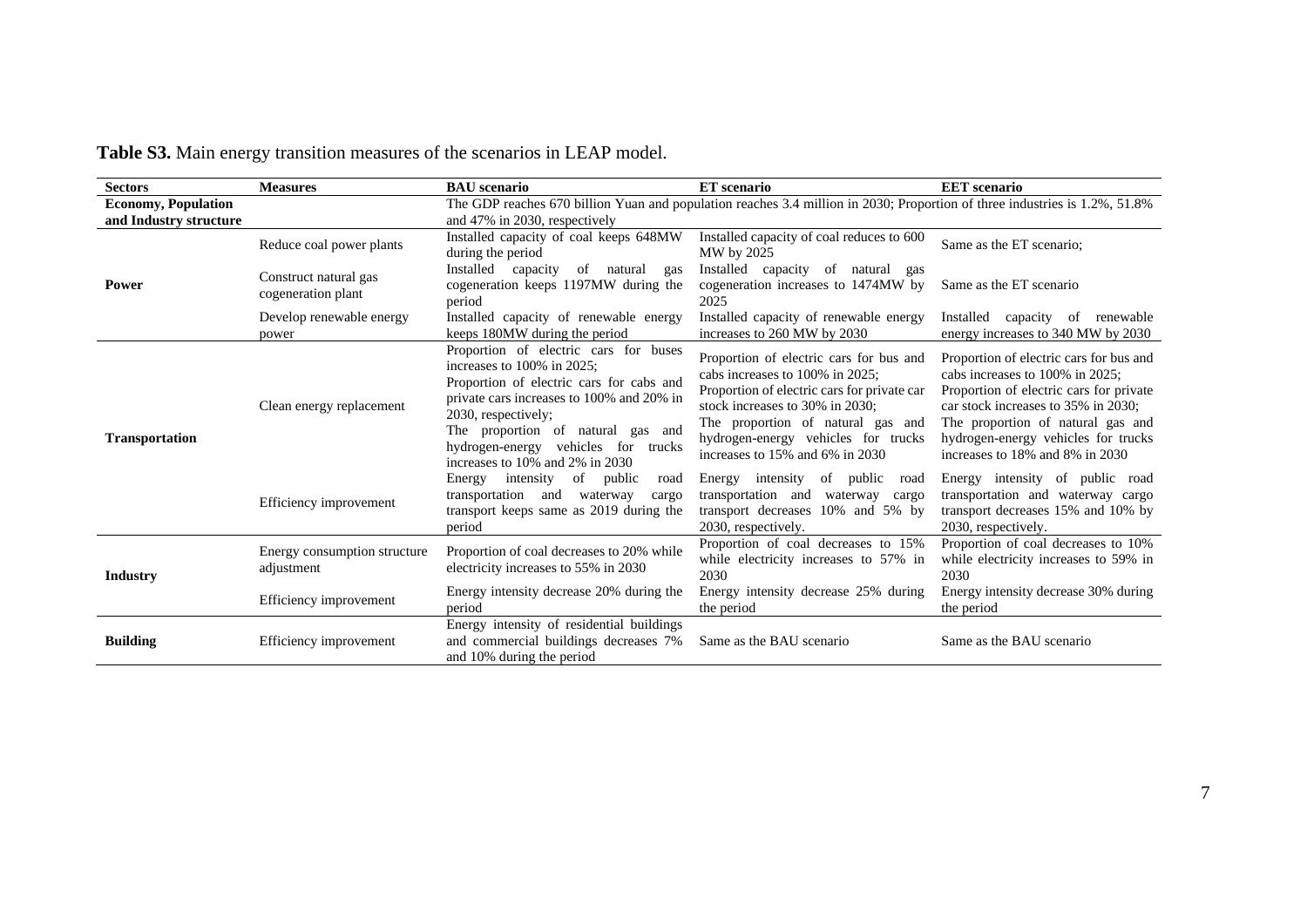| <b>Table S4.</b> Available measures for air pollution control. |
|----------------------------------------------------------------|
|                                                                |

| <b>Sectors</b>            | <b>Measures</b>                                                       |
|---------------------------|-----------------------------------------------------------------------|
|                           | (1) Retrofit of flue gas denitrification in coal-fired unit and gas-  |
| <b>Stationnary</b>        | fired unit                                                            |
| combustion                | (2) Upgrading of low nitrogen burner in gas-fired unit                |
|                           | (3) Replace high-emission boilers with new environmentally boilers    |
|                           | (1) Implement higher stage emission standards and oil use standards   |
|                           | for new vehicles                                                      |
|                           | (2) Promote the installation of diesel particulate filters (DPF) on   |
| <b>Transportation</b>     | medium and heavy diesel vehicles                                      |
|                           | (3) Control the growth of private car ownership                       |
|                           | (4) Eliminate unregistered or smoky construction machinery            |
|                           | (5) Rectify ships that couldn't meet environmental standards          |
|                           | (1) Adopt more stringent end-of-pipe treatment technology for VOCs    |
|                           | (2) Strengthen the collection of exhaust gases from production plants |
| <b>Industrial process</b> | involving VOCs                                                        |
|                           | (3) Limit the pollutant emission from steel, cement and other         |
|                           | industries                                                            |
|                           | (1) Promote the use of raw or auxiliary materials with low volatile   |
| <b>Solvent</b> use        | organic compounds (VOCs) contents                                     |
|                           | (2) Promote water-based paints, water-based adhesives, water-based    |
|                           | inks, water-based cleaning agents                                     |
|                           | (1) Strengthen dust prevention and control for road transportation    |
| <b>Dust</b>               | and construction sites                                                |
|                           | (2) Strengthen on-line monitoring and control of dust emissions from  |
|                           | construction                                                          |
| Fuel oil storage and      | (1) Promote the collection and management of VOC emissions from       |
| transportation            | oil stations, oil storage depots and tanker trucks                    |
| <b>Biomass burning</b>    | (1) Strengthen the control of rural biomass fuel combustion           |
| <b>Catering</b>           | (1) Strengthen on-line monitoring and control for oil fume            |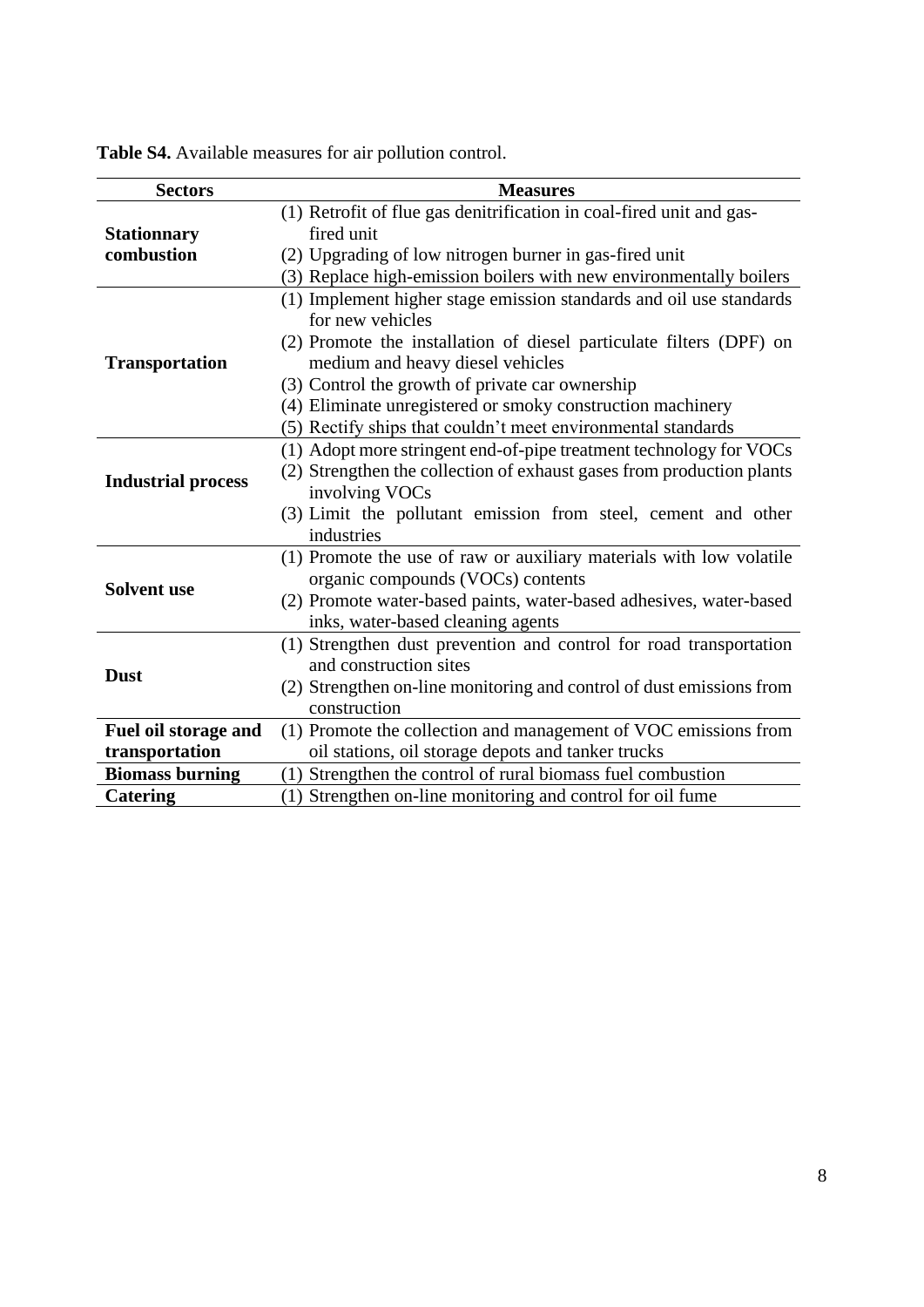| <b>Site</b> | <b>Month</b> | Temperature $(^{\circ}C)$ |          | Wind speed $(m s-1)$ |      | Relative humidity $(\% )$ |      |  |
|-------------|--------------|---------------------------|----------|----------------------|------|---------------------------|------|--|
|             |              | NMB $(\% )$               | $\bf{R}$ | NMB(%)               | R    | NMB(%)                    | R    |  |
|             | <b>JAN</b>   | 6.64                      | 0.94     | 24.10                | 0.77 | $-8.62$                   | 0.88 |  |
| SG          | <b>APR</b>   | 7.79                      | 0.86     | 10.10                | 0.50 | $-13.69$                  | 0.76 |  |
|             | <b>JUL</b>   | 7.38                      | 0.75     | 14.21                | 0.70 | $-22.62$                  | 0.72 |  |
|             | <b>OCT</b>   | $-2.93$                   | 0.91     | $-17.67$             | 0.59 | $-14.03$                  | 0.83 |  |
|             | <b>JAN</b>   | $-3.25$                   | 0.90     | $-18.55$             | 0.67 | 0.99                      | 0.88 |  |
| RG          | <b>APR</b>   | 7.77                      | 0.85     | $-5.14$              | 0.77 | 7.78                      | 0.78 |  |
|             | <b>JUL</b>   | 7.60                      | 0.80     | $-12.74$             | 0.70 | $-1.70$                   | 0.83 |  |
|             | <b>OCT</b>   | 2.62                      | 0.89     | 22.10                | 0.58 | $-6.46$                   | 0.91 |  |

<span id="page-8-0"></span>**Table S5.** Validation of temperature, wind speed, and relative humidity at monitor sites in 2019.

Note: SG: Sugang, RG: Ronggui. JAN-January, APR-April, JUL-July, OCT-October. NMB: Normalized Mean

Bias, R: Correlation coefficient.

NMB: normalized mean bias and R: correlation coefficient, defined as:

$$
NMB = \frac{\sum_{i=1}^{N} (M_i - O_i)}{\sum_{i=1}^{N} O_i}
$$

$$
R = \frac{\sum_{i=1}^{N} (M_i - \overline{M})(O_i - \overline{O})}{\sqrt{\sum_{i=1}^{N} (M_i - \overline{M})^2 \sum_{i=1}^{N} (O_i - \overline{O})^2}}
$$

where *N* is the number of samples;  $M_i$  is the model value of sample *i*;  $O_i$  is the observed value of sample *i*;  $\overline{M}$  is the mean value of all model values;  $\overline{O}$  is the mean value of all observed values.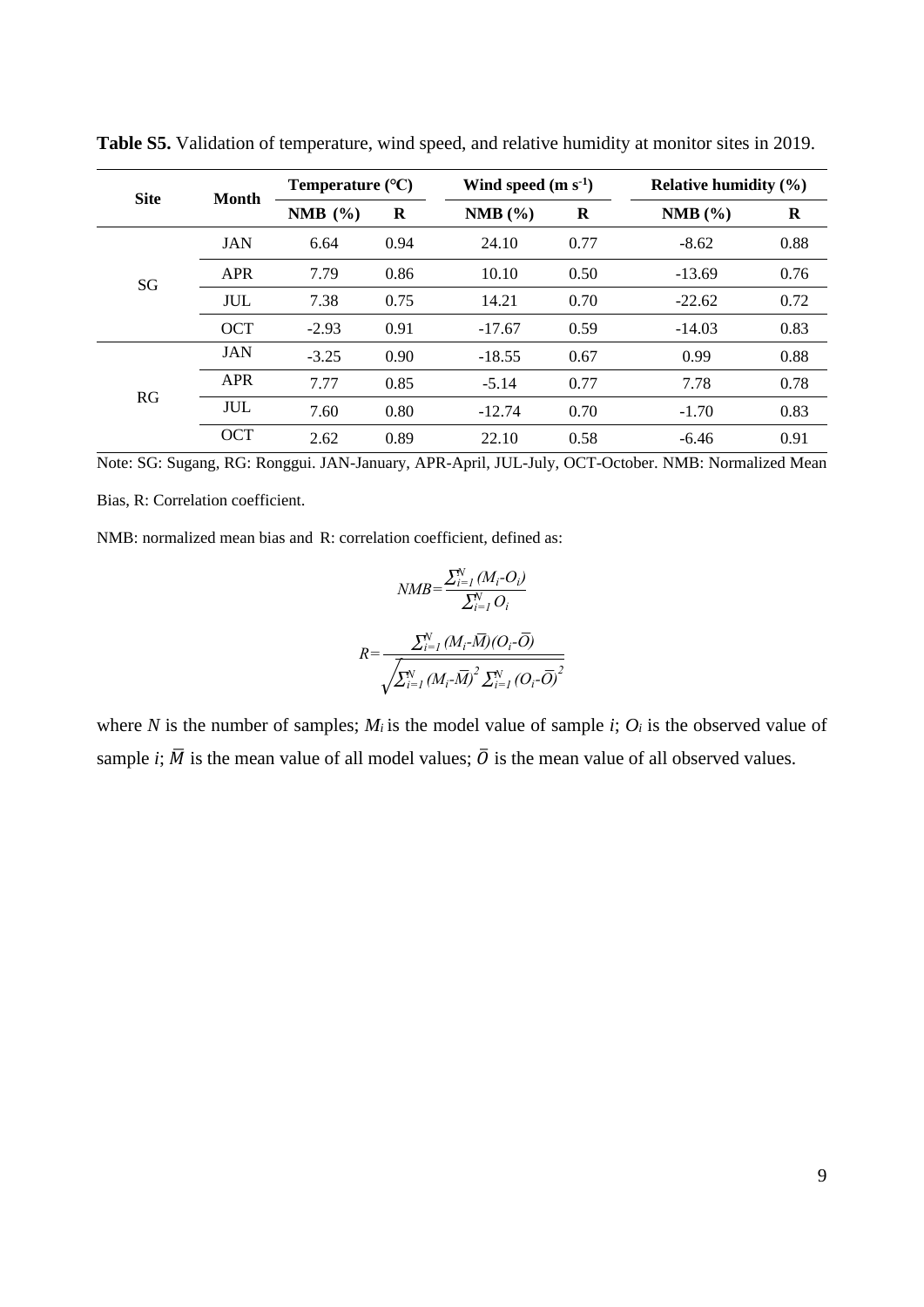|            |             |               | SO <sub>2</sub> |           | NO <sub>2</sub> |          | CO   |          | $PM_{10}$ |               | PM <sub>2.5</sub> |               |          |
|------------|-------------|---------------|-----------------|-----------|-----------------|----------|------|----------|-----------|---------------|-------------------|---------------|----------|
| Month      | <b>Site</b> | $NMB$ $(\% )$ | R               | $NMB$ $%$ | $\bf{R}$        | NMB(%)   | R    |          | $\bf R$   | $NMB$ $(\% )$ | R                 | $NMB$ $(\% )$ | $\bf{R}$ |
| <b>JAN</b> | SG          | $-9.21$       | 0.49            | $-12.57$  | 0.49            | $-30.55$ | 0.47 | 5.64     | 0.45      | $-7.62$       | 0.52              | 24.54         | 0.71     |
|            | RG          | 27.94         | 0.54            | 5.28      | 0.56            | $-28.55$ | 0.44 | $-4.33$  | 0.45      | $-7.18$       | 0.51              | 3.28          | 0.83     |
| <b>APR</b> | SG          | $-22.36$      | 0.42            | $-29.62$  | 0.46            | $-13.48$ | 0.49 | 2.37     | 0.49      | $-22.03$      | 0.48              | 17.65         | 0.81     |
|            | RG          | $-24.78$      | 0.52            | $-13.31$  | 0.55            | $-21.96$ | 0.45 | $-11.50$ | 0.50      | $-27.54$      | 0.52              | 25.48         | 0.85     |
| JUL        | SG          | $-15.07$      | 0.48            | 1.04      | 0.48            | $-20.80$ | 0.41 | 16.29    | 0.59      | $-19.41$      | 0.54              | 7.50          | 0.76     |
|            | RG          | $-30.67$      | 0.53            | 13.73     | 0.57            | $-12.55$ | 0.41 | 16.02    | 0.65      | $-16.95$      | 0.49              | 19.00         | 0.83     |
| <b>OCT</b> | SG          | $-38.70$      | 0.43            | 28.58     | 0.62            | $-11.80$ | 0.52 | $-0.61$  | 0.52      | 20.03         | 0.55              | $-7.58$       | 0.86     |
|            | RG          | $-21.99$      | 0.50            | 41.59     | 0.70            | $-11.11$ | 0.57 | $-3.14$  | 0.54      | 22.73         | 0.53              | $-14.61$      | 0.85     |

Table S6. Statistical comparisons of simulated and observed SO<sub>2</sub>, NO<sub>2</sub>, CO, PM<sub>2.5</sub>, PM<sub>10</sub>, and O<sub>3</sub> in 2019.

<span id="page-9-0"></span>Note: SG: Sugang, RG: Ronggui. JAN-January, APR-April, JUL-July, OCT-October. NMB: Normalized Mean Bias, R: Correlation coefficient.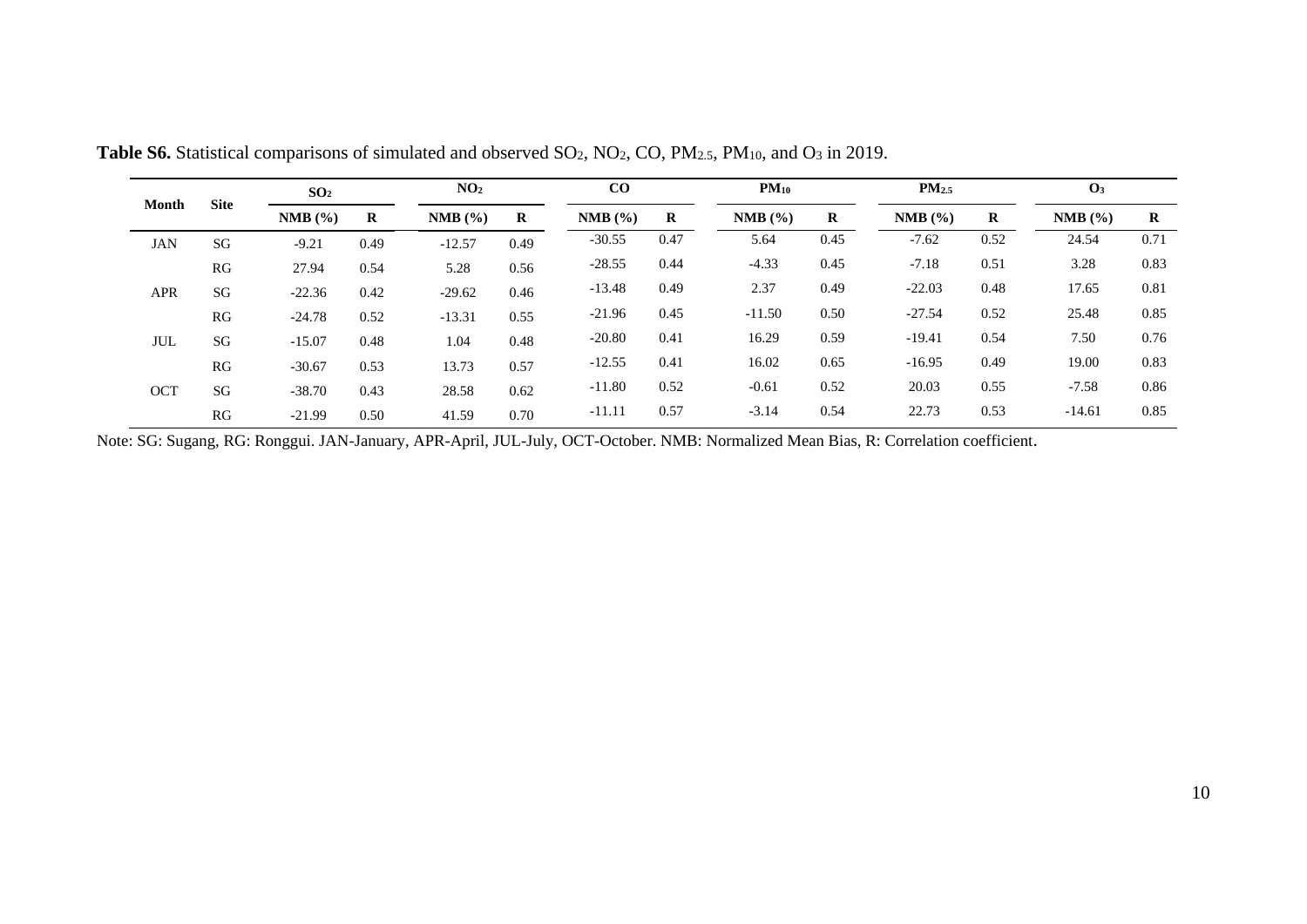| Pollutant         | <b>Averaging time</b> | <b>Grade II standard</b> | Unit                    |
|-------------------|-----------------------|--------------------------|-------------------------|
|                   | Annual                | 60                       |                         |
| SO <sub>2</sub>   | 24-hours (or daily)   | 150                      | $\mu$ g m <sup>-3</sup> |
|                   | Hourly                | 500                      |                         |
|                   | Annual                | 40                       |                         |
| NO <sub>2</sub>   | 24-hours              | 80                       | $\mu$ g m <sup>-3</sup> |
|                   | Hourly                | 200                      |                         |
| $PM_{10}$         | Annual                | 70                       | $\mu$ g m <sup>-3</sup> |
|                   | 24-hours              | 150                      |                         |
|                   | Annual                | 35                       |                         |
| PM <sub>2.5</sub> | 24-hours              | 75                       | $\mu$ g m <sup>-3</sup> |
| $O_3$             | Daily, 8-hour maximum | 160                      |                         |
|                   | Hourly                | 200                      | $\mu$ g m <sup>-3</sup> |
| CO                | 24-hours              | 4                        | $mg \, m^{-3}$          |
|                   | Hourly                | 10                       |                         |

<span id="page-10-0"></span>**Table S7.** The air pollutants concentration limits.